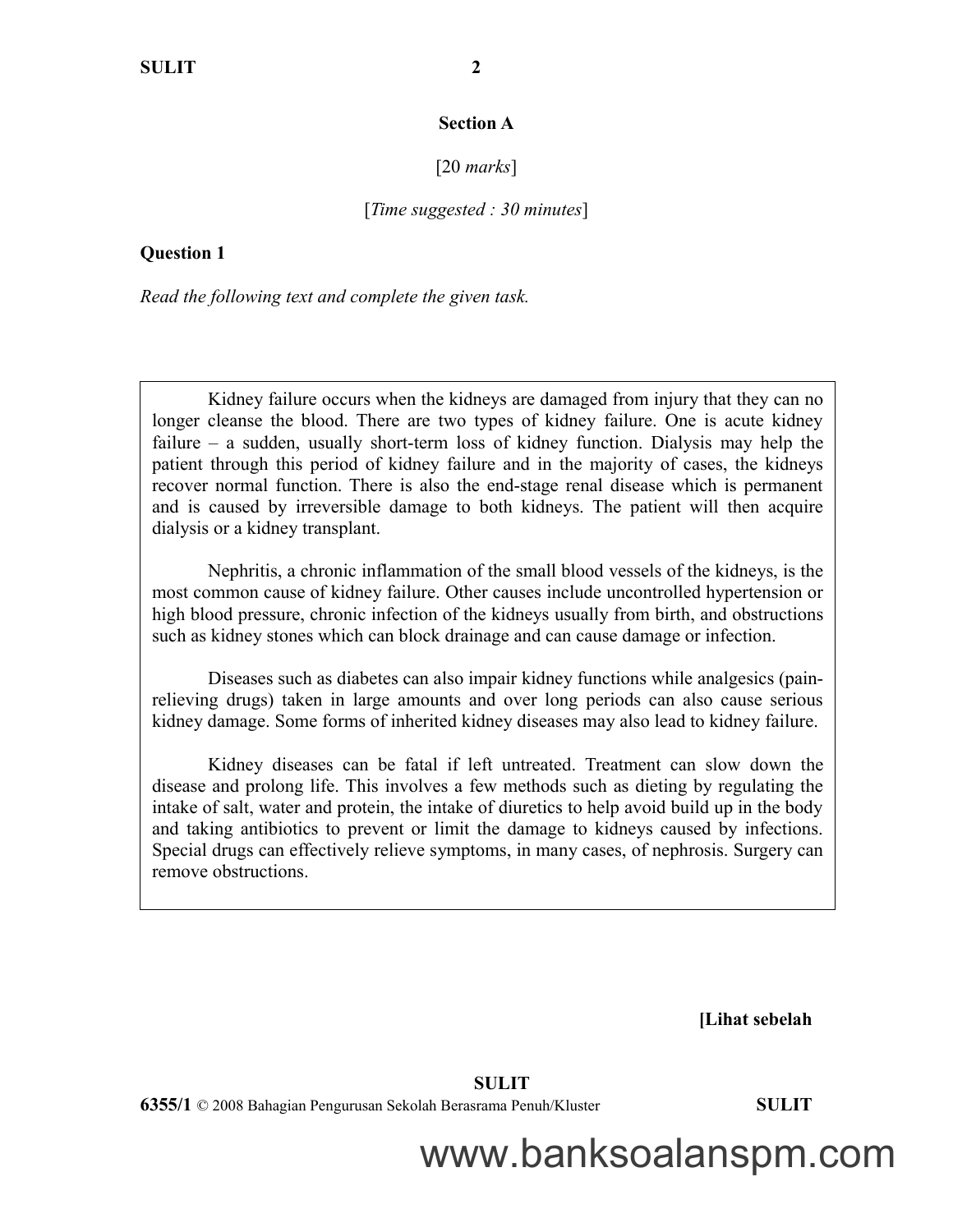Based on the information from the text, complete the table below.



[Lihat sebelah

**SULIT** 

6355/1 © 2008 Bahagian Pengurusan Sekolah Berasrama Penuh/Kluster

**SULIT**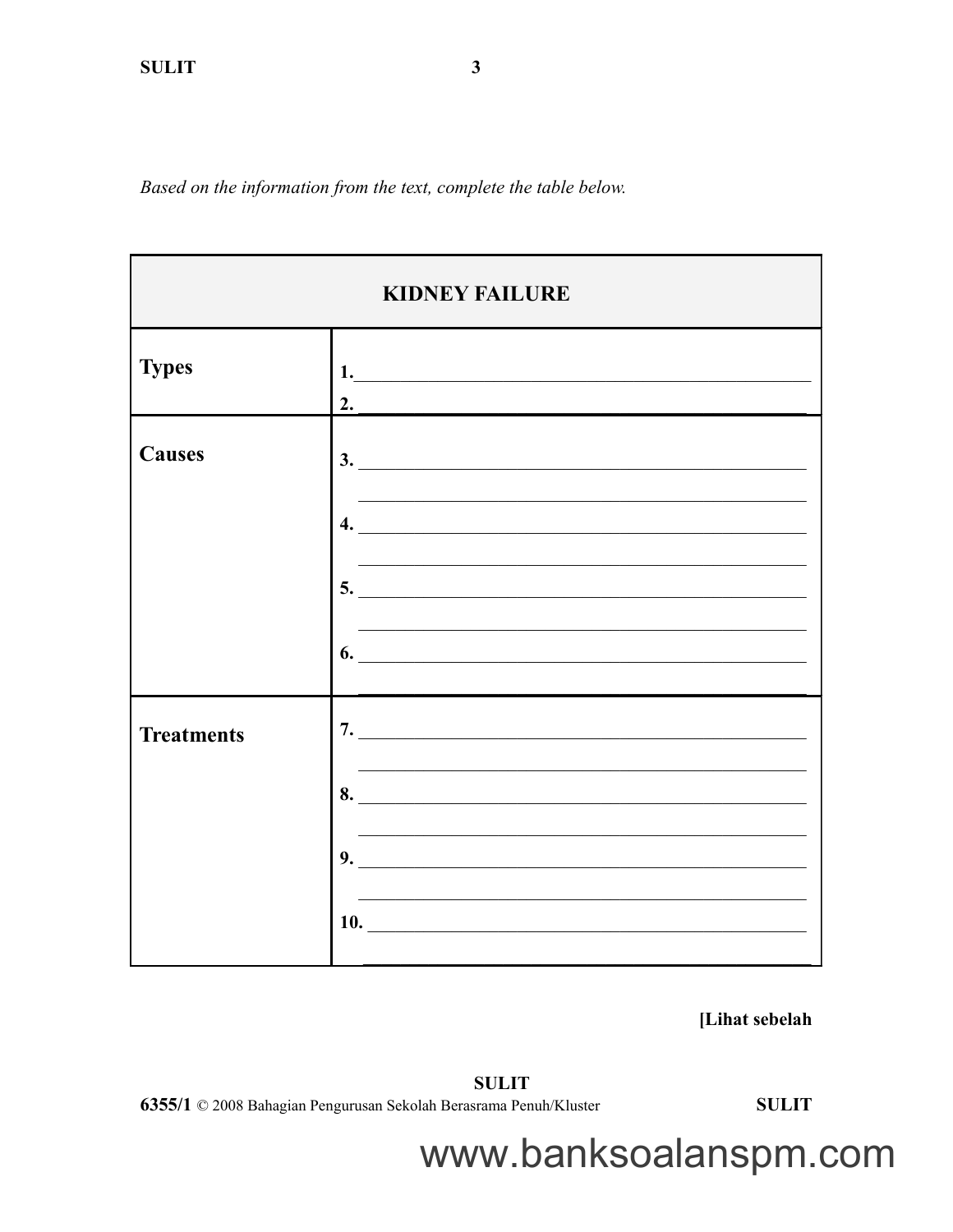## **Question 2**

*Read the following text and complete the given task.*

Digital cameras are [cameras](http://en.wikipedia.org/wiki/Camera) that take [video](http://en.wikipedia.org/wiki/Video) or still [photographs,](http://en.wikipedia.org/wiki/Photograph) or both, [digitally](http://en.wikipedia.org/wiki/Digital) by recording [images](http://en.wikipedia.org/wiki/Digital_image) on a light-sensitive sensor. Many compact digital still cameras can record [sound](http://en.wikipedia.org/wiki/Sound) and moving [video](http://en.wikipedia.org/wiki/Video) as well as still [photographs.](http://en.wikipedia.org/wiki/Photograph) Digital cameras are incorporated into many devices ranging from Personal Digital Assistants [\(PDAs\)](http://en.wikipedia.org/wiki/Personal_digital_assistant) and [mobile phones](http://en.wikipedia.org/wiki/Mobile_phone) (called [camera phones\)](http://en.wikipedia.org/wiki/Camera_phone) to vehicles. They can be classified into several categories which are [professional video cameras,](http://en.wikipedia.org/wiki/Professional_video_camera) [camcorders](http://en.wikipedia.org/wiki/Camcorder) and [webcams.](http://en.wikipedia.org/wiki/Webcam)

Digital cameras benefit users in many ways. One such benefit is instant review of pictures, with no wait for the film to be developed. If there is a problem with a picture, the photographer can immediately correct the problem and take another picture. Furthermore, pictures do not need to be scanned before viewing them on a computer and at the same time users could use the same device to capture video as well as still images. By using these digital cameras, users are also able to capture and store hundreds of photographs on the same media device within a digital camera.

Though digital cameras have become less expensive over the past decade, they are by no means inexpensive. Cost is a major disadvantage of digital cameras. The cost of an average digital camera can range from RM400 to RM5000. If you are looking to purchase a professional digital camera, then you might spend up to RM10, 000. Users must be able to understand and operate the computer software that goes along with the camera. This could be considered as a disadvantage of digital cameras because for some people, using technology can be quite a challenge. Digital cameras tend to consume more batteries than film cameras do. For example, a set of batteries for a digital camera might last for two days, while a film camera receiving the same amount of use would last a week on the same set of batteries!

 **[Lihat sebelah**

 **SULIT**

**6355/1** © 2008 Bahagian Pengurusan Sekolah Berasrama Penuh/Kluster **SULIT**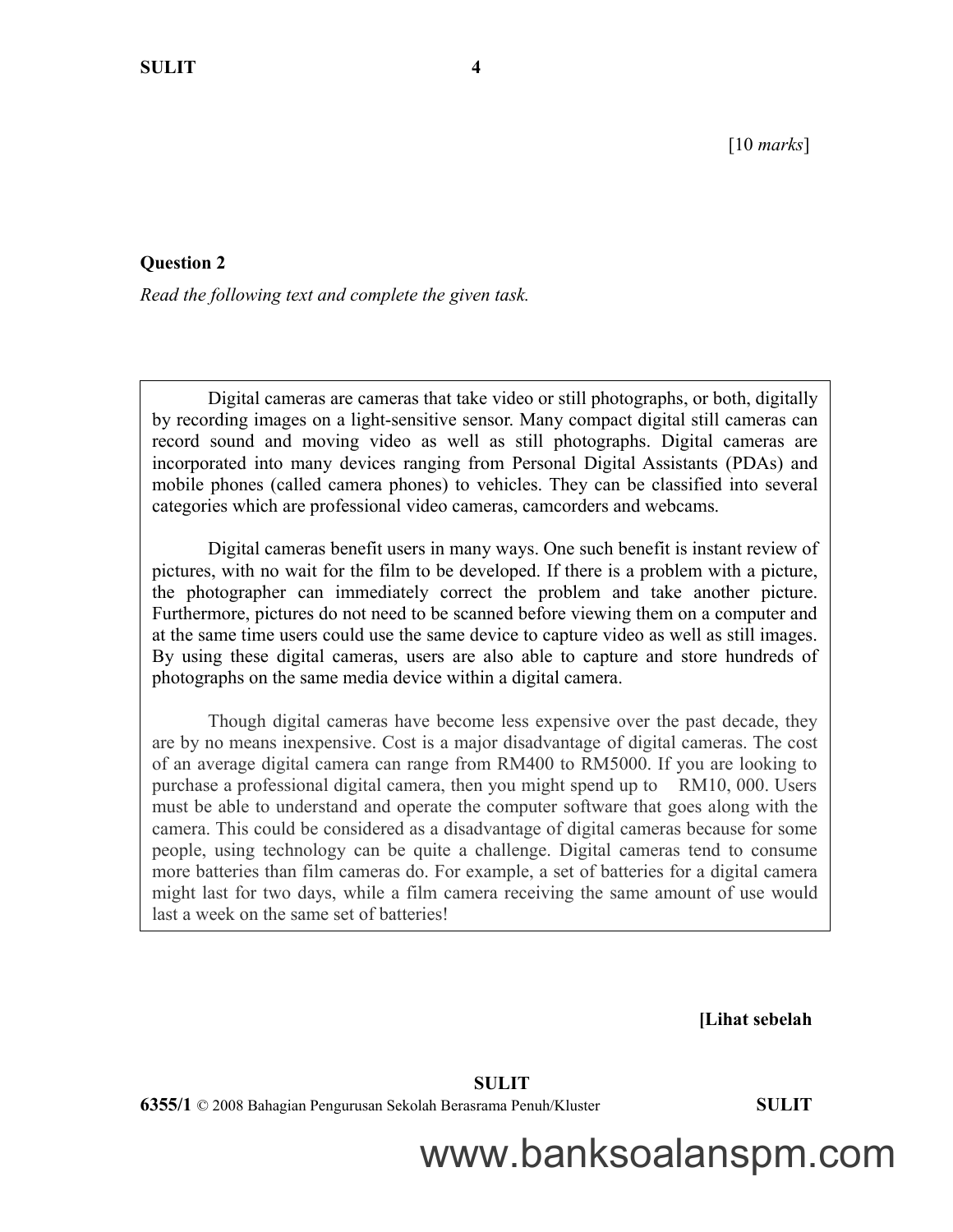Based on the information from the text, complete the graphic organiser below



[Lihat sebelah

**SULIT** 6355/1 © 2008 Bahagian Pengurusan Sekolah Berasrama Penuh/Kluster

**SULIT**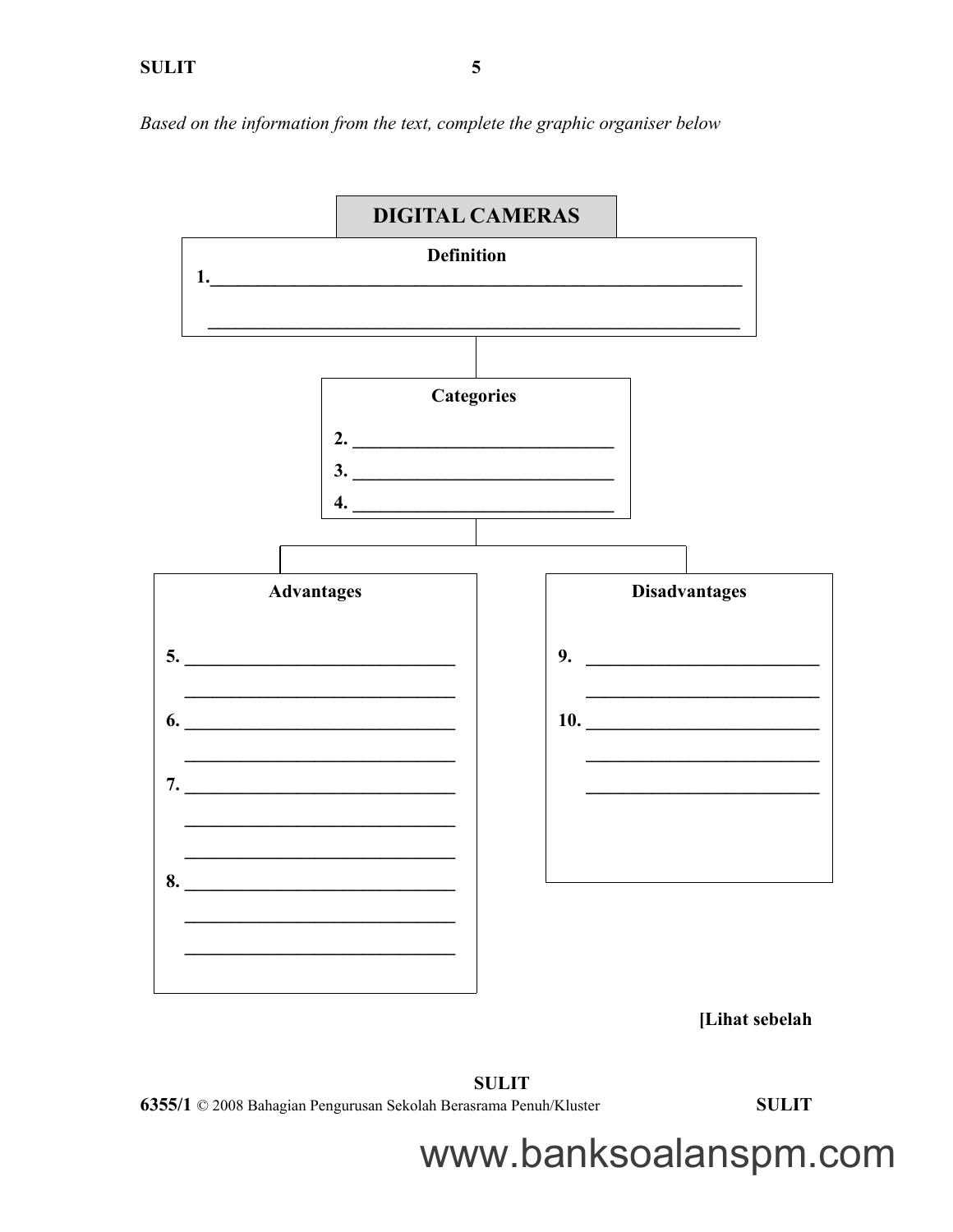[10 *marks*]

## **Section B**

## [30 *marks*]

# [*Time suggested* : 45 *minutes*]

*Read the information given below on environmental issues.*

- $\triangleright$  Human activities have undesirable effects on the environment
- $\triangleright$  Deforestation soil erosion loss in biodiversity
- $\triangleright$  Burning of fossil fuels
- $\triangleright$  Intensive farming decreases the space and resources
- $\triangleright$  Excessive use of inorganic fertilizers
- $\triangleright$  Increase in human population generates waste
- > Improper waste-disposal management

Write a **report** on the environmental issues. In your report, you **must**

- use **all** the points given
- elaborate by giving relevant information
- provide any other additional information on environmental issues

Your report **should not be less than 200 words**.

 **[Lihat sebelah**

 **SULIT**

**6355/1** © 2008 Bahagian Pengurusan Sekolah Berasrama Penuh/Kluster **SULIT**